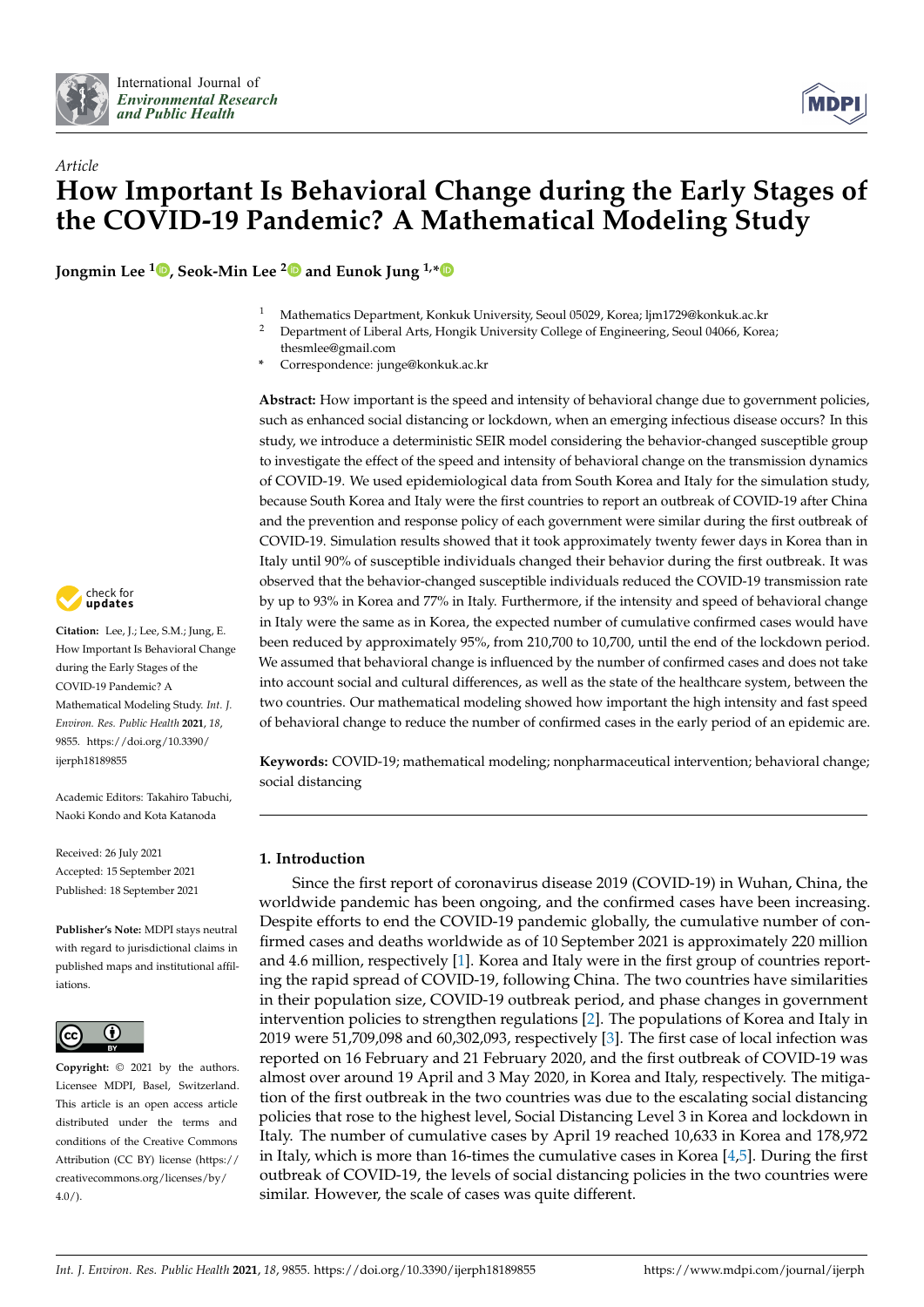Nonpharmaceutical interventions (NPIs) for changing individuals' behavior in pandemic situations are the primary strategies in the absence of vaccines and medicines [\[6\]](#page-10-3). The Homeland Security Council within the Executive Office of the President of the United States has emphasized the impact of individual behavior on the pandemic situation [\[7](#page-10-4)[,8\]](#page-10-5). The World Health Organization (WHO) has advised wearing masks and avoiding mass public gatherings to protect one's self [\[9\]](#page-10-6). These efforts to prevent spreading the disease are aimed at ensuring that the number of patients does not surpass the medical capacity, that is these measures are aimed at flattening the curve [\[10\]](#page-10-7). The most effective NPIs adopted by most countries' governments have been social distancing policies, including lockdowns, especially during the early stages [\[11\]](#page-10-8). Governmental social distancing policies have appeared to be effective interventions by changing the behavior of individuals. These behavioral changes are supposed to include wearing face masks, washing hands often with soap, cleaning and sanitizing surfaces that are touched frequently, keeping a distance of at least two meters from people, covering coughs and sneezes, not having in-person meetings, staying home if possible, and avoiding crowded places [\[12\]](#page-10-9).

Mathematical models considering behavioral change have been discussed in several studies. Perra proposed a model that considers behavioral change relative to the incremental confirmed cases [\[13\]](#page-10-10). Brauer estimated the reduced contact due to behavioral change using epidemic data [\[14\]](#page-10-11). Kim and Jung developed a modified behavioral change model of Perra to explain the spread of COVID-19 in Korea [\[15\]](#page-10-12). They also predicted a secondary outbreak by adding an opposite behavioral change term as the number of recovered cases increased [\[16\]](#page-10-13). In Mexico, researchers used a SEIR model to study behavioral change and to predict the date of peak incidence occurrence when considering a high level of intervention policies [\[17\]](#page-10-14). Hamada estimated the reproductive number using the mobility pattern that represents the behavioral change of a citizen [\[18\]](#page-10-15). Most of the modeling studies have highlighted the importance of the intensity of behavioral change in public to mitigate the outbreak of emerging infectious diseases, especially COVID-19. In this study, we used mathematical modeling to investigate the effect of the speed of behavioral change, as well as the intensity of behavioral change on the outbreak size.

The structure of this paper is as follows. In Section [2,](#page-1-0) the epidemic data and intervention policies in Korea and Italy are introduced. The behavioral change model of COVID-19 is then presented, and the parameters implying the intensity and speed of behavioral change are introduced in this section. In Section [3,](#page-4-0) simulations of various scenarios, including the condition that the behavioral change in Italy was at a similar level to that of Korea, are investigated. Discussions are presented in the final section.

## <span id="page-1-0"></span>**2. Materials and Methods**

## *2.1. Epidemic Data*

Daily COVID-19 data were aggregated from the Korea Disease Control and Prevention Agency (KDCA) and the Italian National Institute of Health (ISS) [\[4](#page-10-1)[,5\]](#page-10-2). Since we considered community transmission during the first outbreak of COVID-19, the confirmed cases before the initial community spread were ignored: 28 cases before 16 February in Korea and 3 cases before 21 February in Italy. The simulation periods were set to be the time from the first community spread to the end of the enhanced social distancing strategy or lockdown: from 16 February to 19 April 2020 in Korea and from 21 February to 3 May 2020 in Italy. During this first outbreak period, the numbers of cumulative cases in Korea and Italy were 10,634 and 210,714, respectively, with peaks on 28 February 2020 (909 cases) and 3 March 2020 (6557 cases). Figure [1](#page-2-0) displays the daily confirmed cases in Korea (a) and Italy (b) during the simulation period. The cumulative confirmed cases at the end of the period are shown in (c). In (a) and (b), the vertical dotted lines represent the changes in the political intervention strategy described in Section [2.2.](#page-2-1)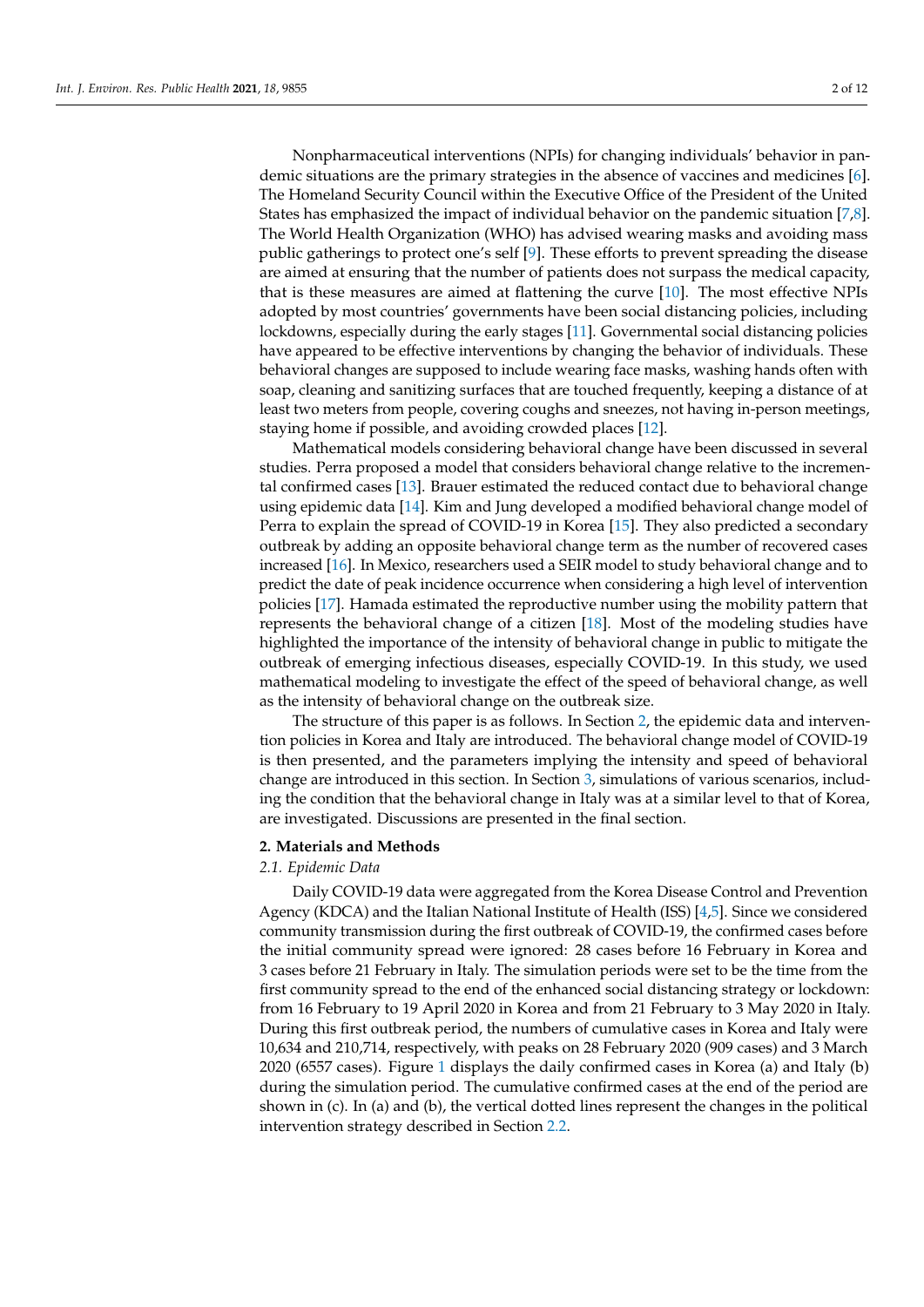<span id="page-2-0"></span>

**Figure 1.** Confirmed cases during the first outbreak of COVID-19 in Korea and Italy: (**a**) daily confirmed cases in Korea (16 February 2020∼19 April 2020); (**b**) daily confirmed cases in Italy (21 February 2020∼5 March 2020); (**c**) cumulative confirmed cases in Korea and Italy at the end of the simulation period.

# <span id="page-2-1"></span>*2.2. Social Distancing Strategies in Korea and Italy*

We classified the government intervention policies taking into account the level of social distancing based on [\[4](#page-10-1)[,19\]](#page-10-16). In Korea, the national alert level was set to red, the highest level, from orange for COVID-19 on 23 February 2020, after the local community spread began on 16 February. Social Distancing Level 2 began on 29 February, when the first outbreak peaked. From 23 March to 19 April, enhanced social distancing was implemented. The details of each policy in Korea were explained in [\[20\]](#page-10-17).

On 21 February, clusters of cases by community spread occurred in Lombardy and Veneto. Regional restrictions were added on 1 March, as the number of confirmed cases increased rapidly in the northern provinces [\[21\]](#page-10-18). As COVID-19 spread across the country, the intervention measures in 14 northern regions were expanded nationwide from 10 March, and restrictions were strengthened and enforced from 12 March [\[22\]](#page-10-19). The period from 12 March to 3 May was the period of lockdown, the strongest intervention policy.

Korea and Italy showed similar intervention policies for COVID-19 in the early stages of the first outbreak. Both countries immediately declared an epidemiological emergency as regional transmission expanded. As the number of confirmed cases increased rapidly across the country, strong social distancing interventions were implemented. Based on these similarities, we used the following political phases in this study: Phase 1 started from the day that community spread began. In Phase 1, the government announced a red national alert and political interventions, such as border screening and 14 d quarantine. In Phase 2, both countries enforced social distancing or regional restrictions (Social Distancing Level 2). Phase 3 was the period of the strongest intervention policies (Social Distancing Level 3 or lockdown). Figure [2](#page-2-2) shows the timeline of each country's political intervention phases for COVID-19.

<span id="page-2-2"></span>

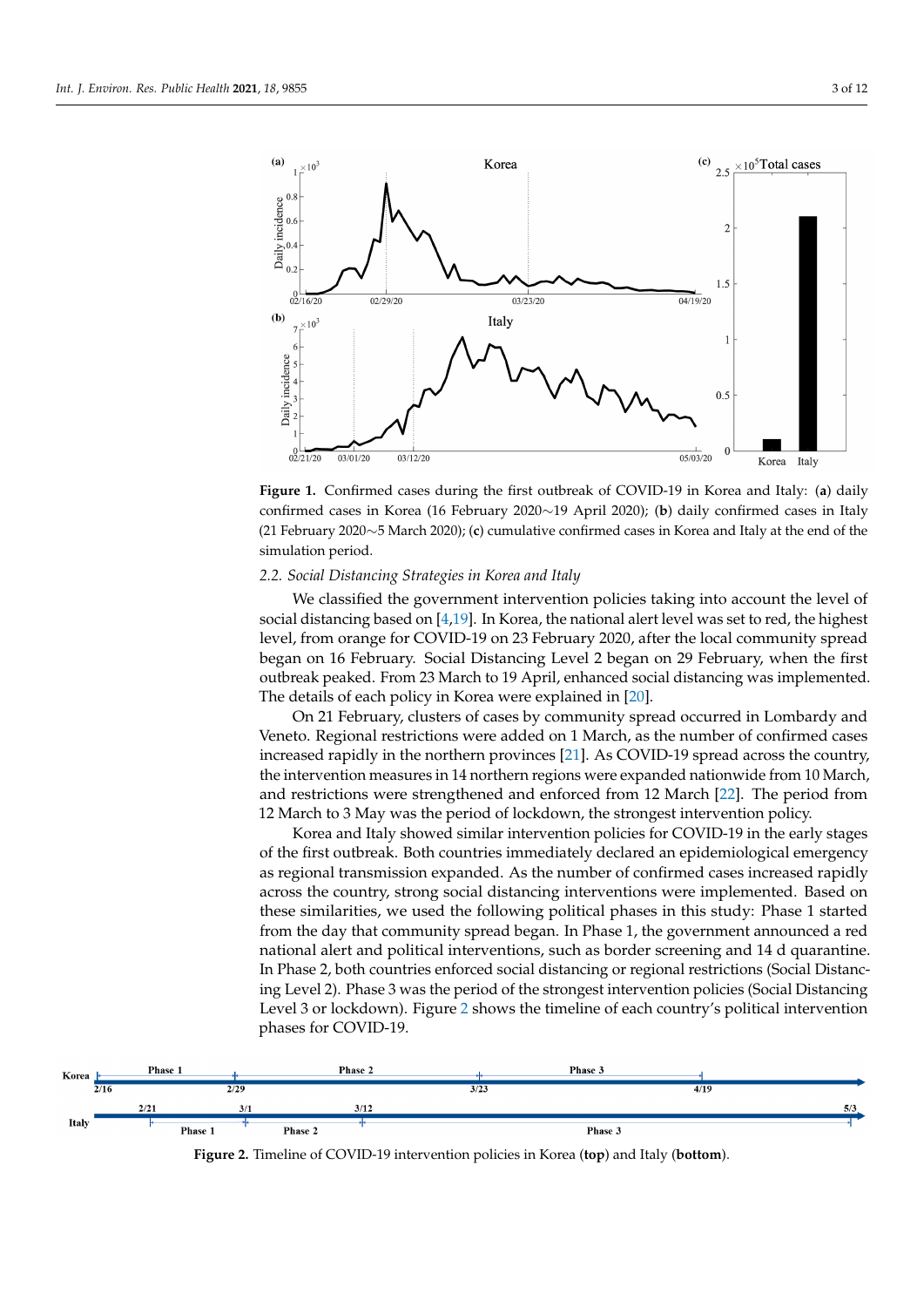## *2.3. Mathematical Model Considering Behavioral Change*

The mathematical model considering the behavioral change introduced in this study is a modified version of the previous works [\[13,](#page-10-10)[15\]](#page-10-12). It is a modified SEIQR model, based on the widely used deterministic SEIR model added by the isolated group *Q*. The total population is divided into six groups: normal susceptible group (*S*) and behavior-changed susceptible group  $(S_F)$ , which are two groups of susceptible individuals to COVID-19, the latent group (*E*) that is exposed and infected, but can not yet infect other people, the infectious group (*I*) that can infect others, the confirmed and subsequently isolated group (*Q*), and the recovered group (*R*) that is released from quarantine. It was assumed that an infectious individual would be isolated immediately after infection was confirmed and would not come into contact with susceptible individuals. Due to this, the population having a chance to come into contact with others, *N*, is the sum of *S*, *SF*, *E*, *I*, and *R*.

Parameter  $\beta$  denotes the transmission rate at which a normal susceptible individual is infected by contact with an infectious individual and becomes an exposed and latent individual. Those in group *S<sup>F</sup>* are behavior-changed susceptible individuals with a fear of disease who have a relatively low transmission rate (*δβ*) of COVID-19 due to behavioral change, where *δ* is the reduction ratio of transmission in the behavior-changed group. The parameter  $\beta_F$  is the number of people who changed their behavior per the number of daily incidence. The parameters *κ* and *α* are, respectively, the mean progression rate and isolation rate. Therefore,  $1/\kappa$  and  $1/\alpha$  represent the mean latent period and infectious period from being able to infect other people to isolation, respectively. Parameter  $\gamma$  is the mean recovery rate, and *f* is the mean case fatality ratio (CFR). The mean recovery period (1/*γ*) was estimated as 20.7 d based on the data reported by the KDCA [\[23\]](#page-10-20). Parameters *β*, *βF*, and *δ* were estimated from the data, and we also found a 95% confidence interval (CI). Table [1](#page-3-0) shows all parameters of the behavior-changed model of COVID-19.

<span id="page-3-0"></span>

| <b>Parameters</b> |                                                                                  | Korea                      |                   | Italy                |                   |
|-------------------|----------------------------------------------------------------------------------|----------------------------|-------------------|----------------------|-------------------|
| Symbol            | Description                                                                      | Value (CI)                 | <b>References</b> | Value (CI)           | <b>References</b> |
| $\beta_F$         | Number of people who changed their behavior<br>per the number of daily incidence | 23,000<br>(15,000, 31,000) | data-fit          | 1500<br>(1400, 1600) | data-fit          |
| $\beta$           | Transmission rate in normal<br>susceptible group (per day)                       | 0.55<br>(0.49, 0.61)       | data-fit          | 0.40<br>(0.39, 0.40) | data-fit          |
| $\delta$          | Reduction ratio of transmission<br>in the behavior-changed group                 | 0.074<br>(0.023, 0.13)     | data-fit          | 0.23<br>(0.22, 0.24) | data-fit          |
| $1/\kappa$        | Latent period (days)                                                             | 2.1                        | [24, 25]          | 2.1                  | [24, 25]          |
| $1/\alpha$        | Infectious period (days)                                                         | 6                          | [25, 26]          | 7.16                 | [25, 27]          |
| $1/\gamma$        | Isolation period (days)                                                          | 20.7                       | $\left[23\right]$ | 20.7                 | $[23]$            |
|                   | Case fatality ratio                                                              | 0.022                      | $[4]$             | 0.14                 | $[5]$             |

**Table 1.** Parameter values in Korea and Italy.

The main feature of the behavior-changed model in this study is that the susceptible people were divided into two groups: *S* and  $S_F$ . The individuals in group  $S_F$  feel fear proportional to the daily confirmed cases (*αI*). Note that *β<sup>F</sup>* represents the speed of behavioral change due to the increasing number of daily confirmed cases and the enhanced government policy. Then, the behavioral change term, a flow from *S* to *SF*, was set to  $\beta_F(\alpha I) \frac{S}{N}$ , as a function of the number of confirmed cases  $\alpha I$ . Another parameter indicating behavioral change in people is  $\delta$ , which represents the level of intensity of behavioral change. Figure [3](#page-4-1) shows the flow diagram of the COVID-19 model with behavioral change described by the ordinary differential equations (ODEs) as follows.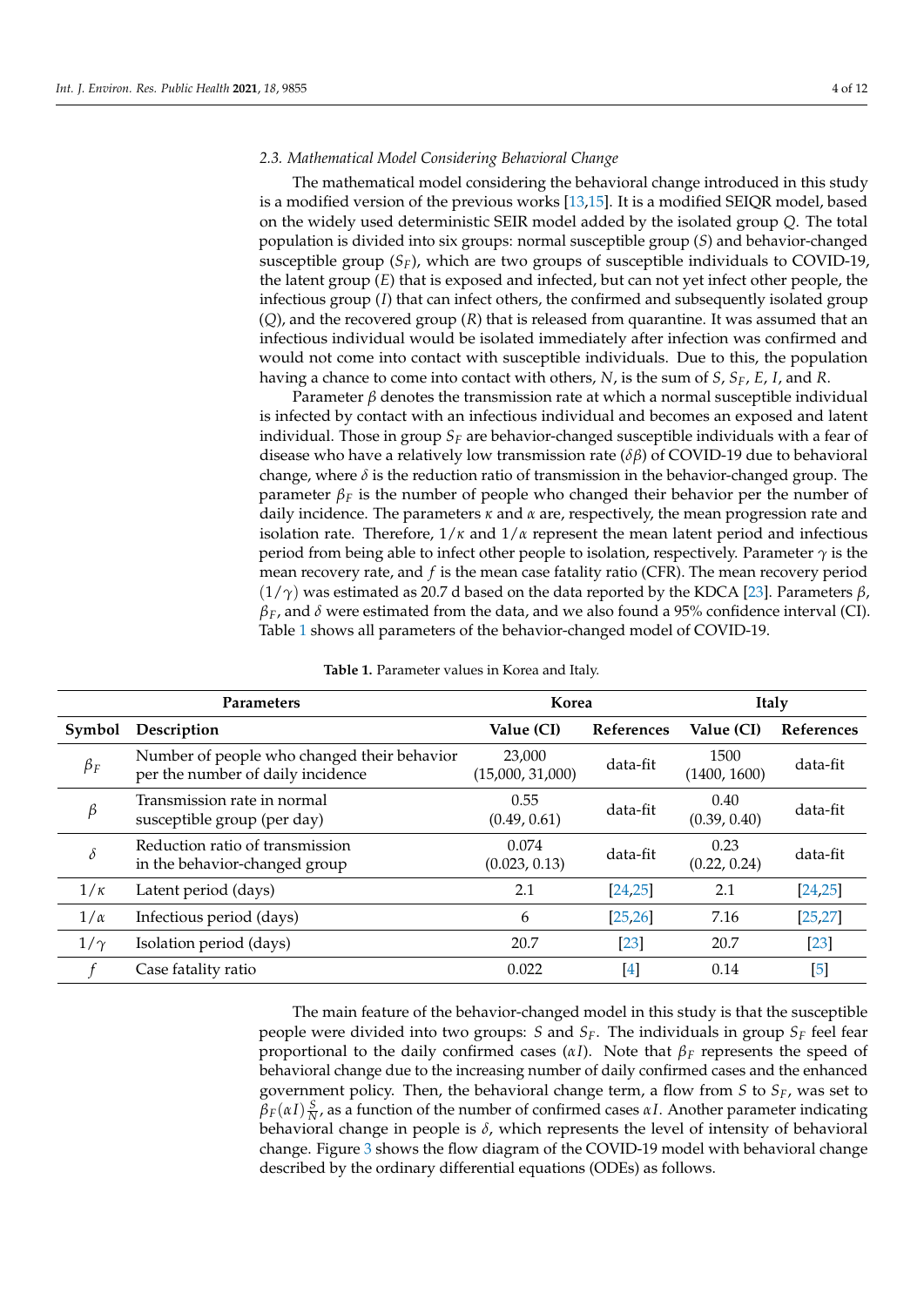<span id="page-4-1"></span>

**Figure 3.** Flow diagram of the behavior-changed model.

$$
\frac{dS}{dt} = -\beta \frac{I}{N} S - \beta_F \alpha I \frac{S}{N'},
$$
\n(1)  
\n
$$
\frac{dS_F}{dt} = \beta_F \alpha I \frac{S}{N} - \delta \beta I S_F
$$
\n(2)

$$
\frac{dS_F}{dt} = \beta_F \alpha I \frac{S}{N} - \delta \beta \frac{I}{N} S_F, \qquad (2)
$$

$$
\frac{dE}{dt} = \beta \frac{I}{N} S + \delta \beta \frac{I}{N} S_F - \kappa E, \tag{3}
$$

$$
\frac{dI}{dt} = \kappa E - \alpha I,\tag{4}
$$

$$
\frac{dQ}{dt} = \alpha I - \gamma Q,\tag{5}
$$

$$
\frac{dR}{dt} = (1-f)\gamma Q.
$$
\n(6)

The initial values were determined as follows: since confirmed cases were isolated after  $1/\alpha$  d of being infectious, the number of confirmed cases within  $1/\alpha$  d from the start of the simulation was assumed to be *I*0. In addition, since confirmed cases were isolated on average  $1/\alpha + 1/\kappa$  d after exposure to the virus, the number of confirmed cases during  $1/\kappa$ d after 1/*α* d was assumed to be *E*0. It was also assumed that there was no population with behavioral change at the beginning of the simulation, and there were no cured people and no deaths. As a result, (*I*0, *E*0) in Korea and Italy are (317, 417) and (884, 806), respectively.

#### *2.4. Sensitivity Analysis: PRCC-LHS*

Sensitivity analysis is a tool used to identify which input parameters are the most influential to the model output, which in our case is the cumulative confirmed cases. In this study, we used the partial rank correlation coefficient (PRCC) method combined with the Latin hypercube sampling (LHS) technique for the sampling of the parameters. The PRCC-LHS method is one of the most reliable global sensitivity analysis techniques [\[28\]](#page-10-25). We calculated the PRCC values for the parameters  $β$ ,  $α$ ,  $β$ <sub>F</sub>,  $δ$ ,  $κ$ , and  $γ$ . We sampled 10,000 parameter combinations from uniform distributions [\[29–](#page-10-26)[34\]](#page-11-0). The time points were chosen every 7 d from the second week of the simulations. Positive and negative PRCC values mean that the number of cumulative confirmed cases increases and decreases, respectively, as the value of the input parameter increases. A higher magnitude of a PRCC value indicates a greater influence of the input parameter on the model output.

#### <span id="page-4-0"></span>**3. Results**

#### *3.1. Data Fitting Result*

Figure [4a](#page-5-0),b displays the best-fit model curves and the reported data for the cumulative confirmed cases in Korea and Italy, respectively. The parameters *β*, *βF*, and *δ* were estimated using a least-squares fitting method, *lsqcurve f it* in the MATLAB functions. The estimated and data-fit parameter values in Korea and Italy are given in Table [1.](#page-3-0) The transmission rate *β* in Korea was estimated to be higher than that in Italy. However, *δ* in Korea was lower than in Italy, resulting in the transmission rate in *SF*, *δβ*, in Korea being lower than that in Italy. The transmission rate of the behavioral change group in Italy was approximately 0.09, which was estimated to be approximately 2.25-times higher than the 0.04 in Korea.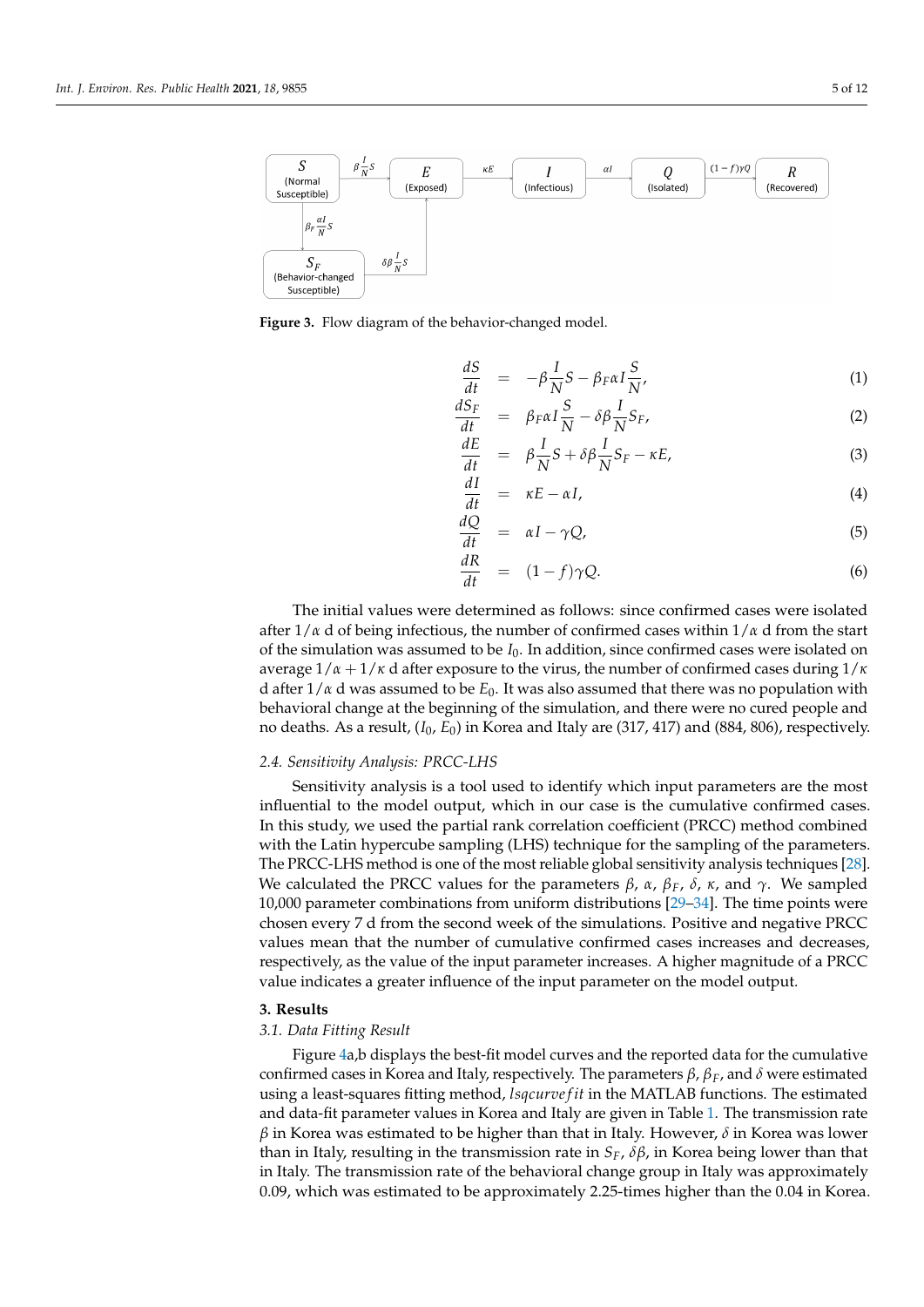<span id="page-5-0"></span> $(a)$ 

 $\left( \mathbf{c} \right)$ 

 $(e)$ 

02/16/20

02/29/20

03/23/20



The number of people who changed their behavior from *S* to *S<sup>F</sup>* per the number of daily incidence,  $\beta_F$ , in Korea was estimated to be approximately 15-times larger than that in Italy.

**Figure 4.** Data fitting result for Korea and Italy: (**a**,**b**) cumulative confirmed data and behaviorchanged model result; (**c**,**d**) reproductive number derived by the behavior-changed model; (**e**,**f**) population of normal susceptible and behavior-changed susceptible. The star is the first day satisfying  $S_F/(S + S_F) > 0.9$ .

02/21/20 01/20 03/12/20

04/19/20

Figure [4c](#page-5-0),d shows the reproductive numbers,  $R(t)$ , which can be calculated by the estimated parameters. Details are attached to the Appendix [A.](#page-9-2) At the beginning of the outbreak, the values of  $R(t)$  were quite high in both countries;  $R(t)$  was approximately 3.31 in Korea and 2.84 in Italy. In Korea, *R*(*t*) decreased rapidly, reached 1 on 29 February, and then stayed at approximately 0.28 until the end of the simulation period. An interesting observation is that people changed their behavior earlier than the government's enhanced social distancing policy that began on 23 March 2020. In Italy, *R*(*t*) also declined smoothly and reached 1 on 26 March, then remained at approximately 0.66 until the end of lockdown.

Figure [4e](#page-5-0),f displays the normal susceptible (blue) and behavior-changed susceptible (red) groups as a function of time in Korea and Italy during the early outbreak of COVID-19, respectively. The star indicates the day when more than 90% of susceptible individuals changed their behaviors due to an increase in new confirmed cases or government policies, such as social distancing and lockdown. We refer to the time for 90% of the susceptible population to change their behavior as behavioral change timing (BCT). BCT in Korea and Italy was observed at 20 d (Phase 2) and 39 d (Phase 3), respectively, after the start of the simulation. The peak time and cumulative confirmed numbers in Korea were 16 d earlier and 95% less than those in Italy.

#### *3.2. Sensitivity Analysis*

Figure [5](#page-6-0) shows the PRCC values depicting the sensitivities of the model output,  $\int \alpha I dt$ , with respect to the parameters *β*, *α*, *β*<sub>*F*</sub>, *δ*, *κ*, and  $\gamma$ . Observe that *β*, *δ*, and *κ* were positively correlated with the model output, while *α* and *β<sup>F</sup>* were negatively correlated. Note that the PRCC values for *γ* were close to zero because *γ* did not affect the model output. The sensitivities of the parameters in both countries were similar at all times. The parameter *β*

05/03/20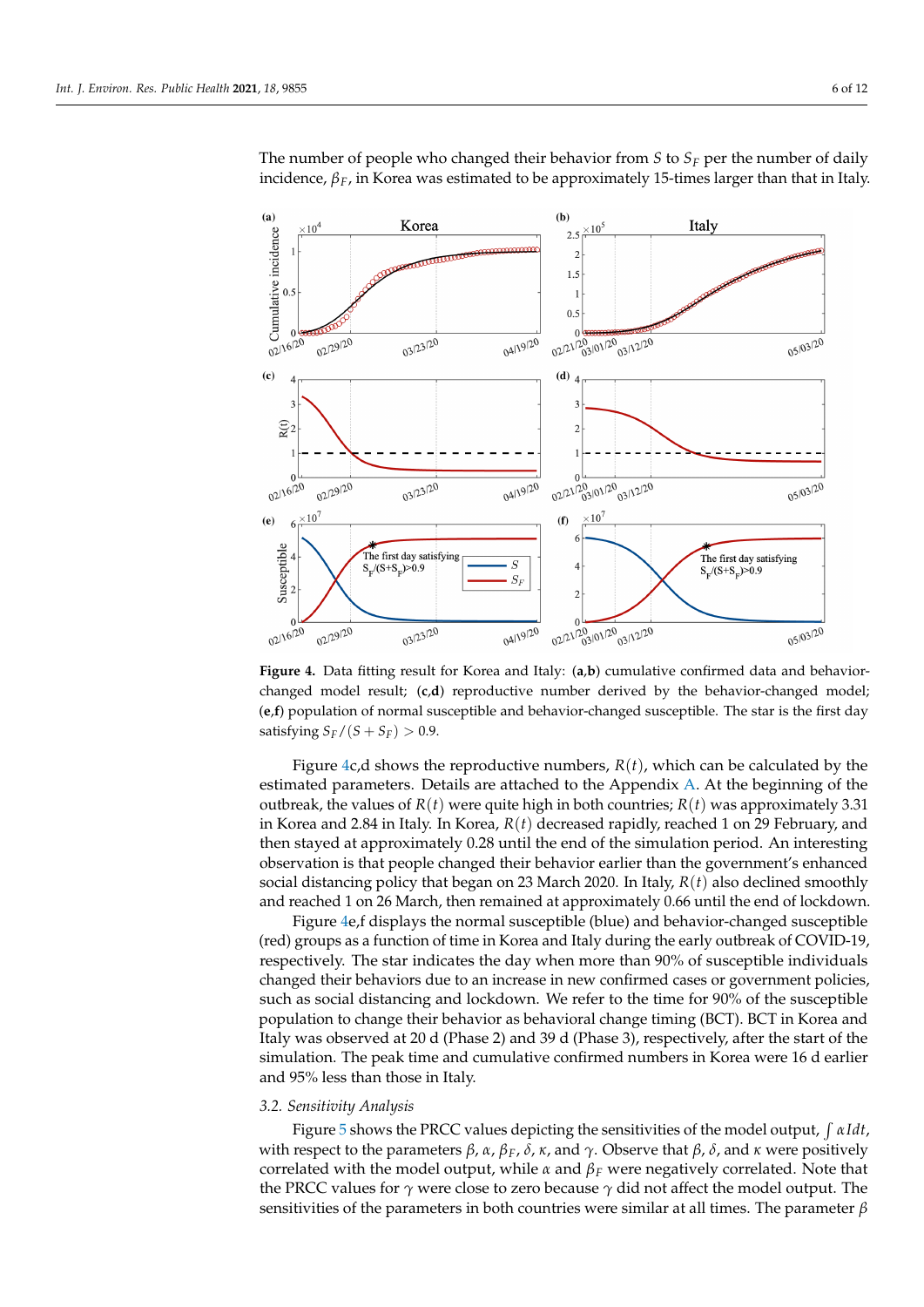was the most sensitive, followed by *α*, *βF*, *δ*, and finally, by *κ*. At the end of the simulation, the PRCC values of *β*, *α*, *βF*, *δ*, and *κ* in Korea and Italy were (0.92, 0.91), (−0.86, −0.85), (−0.56, −0.60), (0.36, 0.45), and (0.03, 0.01), respectively. In Italy, *β<sup>F</sup>* and *δ* were slightly more sensitive than in Korea. Numerical simulations of the sensitivity analysis were performed using the PRCC-LHS script presented in [\[28\]](#page-10-25).

<span id="page-6-0"></span>

**Figure 5.** PRCC values depicting the sensitivities of the confirmed cumulative cases, with respect to the model parameters *β*, *α*, *β*<sub>*F*</sub>, *δ*, *κ*, and  $γ$ .

#### *3.3. Analysis of Behavioral Change*

In this subsection, we investigate the effect of the speed and intensity of behavioral change on the epidemic size. To estimate the impact of the faster behavioral change in Italy, the parameter  $β<sub>F</sub>$  was varied. We varied  $β<sub>F</sub>$  to a value that made BCT *n* d faster. As *β<sup>F</sup>* increased, BCT also increased. Figure [6](#page-6-1) shows the expected number of cumulative confirmed cases as  $β$ <sup>*F*</sup> changed (corresponding *n* = 0, 1, 3, 5, 7 d). The red circle and solid curve (default) represent the data and the best fitted curve in Italy, respectively. If the behavioral change in the susceptible group occurred quickly so that BCT was earlier by 1 d, the number of cumulative confirmed cases would be expected to decrease by 12.3% to approximately 26,000. If BCT was started 7 d earlier, the expected number of cumulative incidences on May 3 would have decreased by 59.2% to approximately 125,000. Note that *β<sup>F</sup>* was adjusted to 1.15- and 2.65-times when BCT was advanced by 1 d and 7 d, respectively.

<span id="page-6-1"></span>

**Figure 6.** Expected number of cumulative confirmed cases when BCT was advanced by *n d*, for *n* = 0, 1, 3, 5, and 7.

Figure [7](#page-7-0) shows the expected number of cumulative confirmed cases in Italy according to various values of *β<sup>F</sup>* and *δ*. The red circle and solid curve (default) represent the data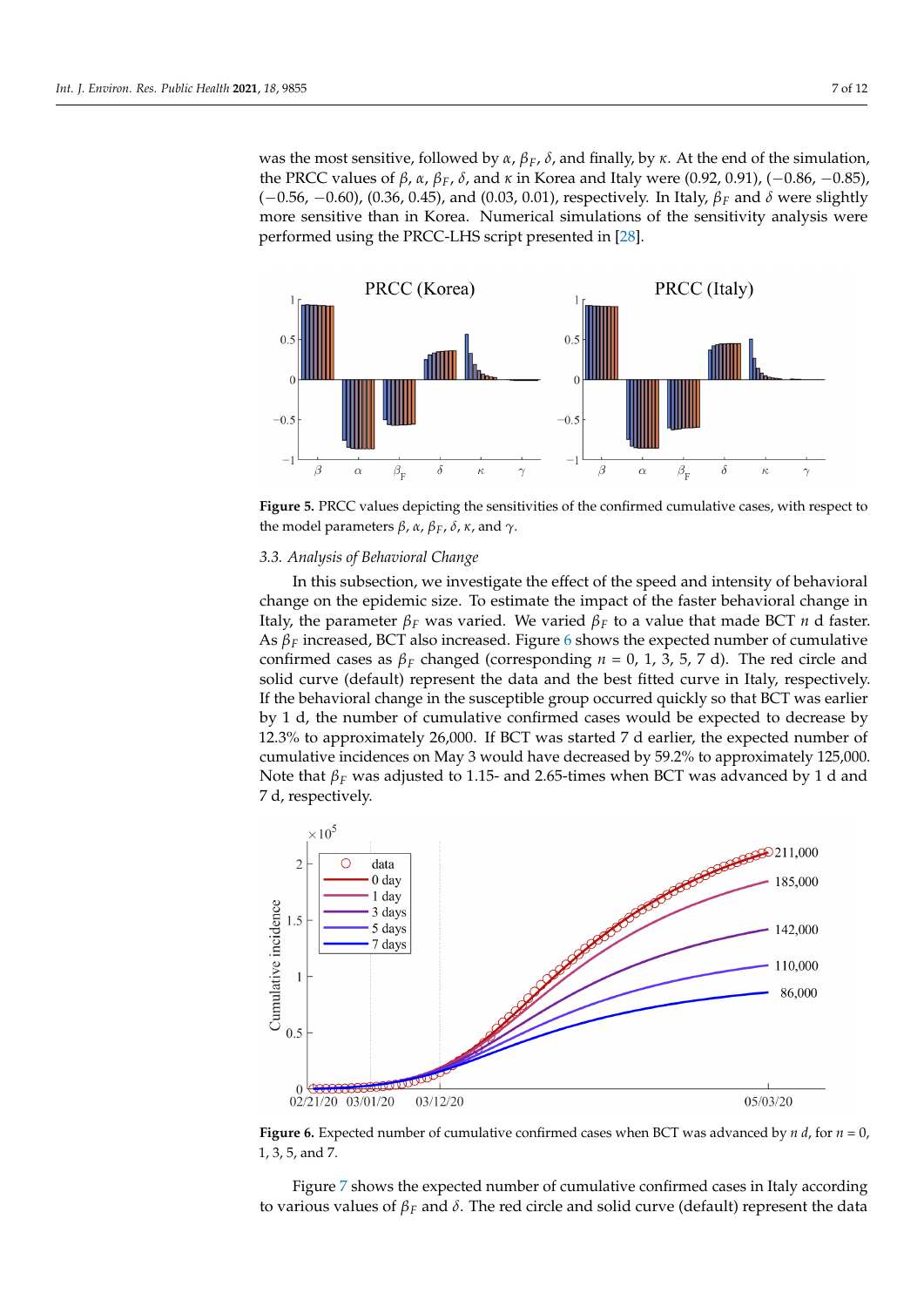and the best-fit curve in Italy. The green solid curve shows the case in which the behaviorchanged group in Italy has the same  $\delta$  value as that in Korea. The blue solid curve shows the case in which the speed of behavioral change, *βF*, in Italy is the same as that in Korea. The black solid curve shows the case in which the values of  $\beta_F$  and  $\delta$  in Italy are the same as the values in Korea. If individuals in Italy changed their behaviors faster and more intensely (black curve), the expected number of cumulative confirmed cases might have been reduced by approximately 95%, from 211,000 to 11,000, through the end of the lockdown period. Simulation results showed that the intensity and the speed of behavioral change were important to reduce the number of confirmed cases, especially during the early outbreak period. Note that because our model does not take into account the social, cultural, or medical system, which may differ from country to country, and assumes that people's behavior changes as a function of the number of confirmed cases, there may be limitations in the interpretation of the results.

<span id="page-7-0"></span>

**Figure 7.** Expected number of cumulative confirmed cases if individuals in Italy had changed their behaviors faster and more intensely.

# **4. Discussion**

In this study, using mathematical modeling, we investigated the impact of behavioral change due to enhanced social distancing and fear of disease on the transmission dynamics of the COVID-19 pandemic during the early stages of the outbreak in Korea and Italy. At the time of the first outbreak in Korea, large-scale mass infections from certain religious groups or medical care hospitals were concentrated in the Daegu and Gyeongbuk regions. Meanwhile, the first outbreak in Italy was concentrated in the northern regions near Lombardy, mainly in nursing homes. We considered community transmission of COVID-19 in the simulation period from 16 February to 19 April 2020 for Korea and from 21 February to 3 May 2020 for Italy.

We introduced the susceptible group with behavioral change  $(S_F)$  and the intensity and speed of behavioral change ( $\delta$  and  $\beta_F$ ) in our model. With respect to the impact of behavioral change, there was a significant relationship between the parameters *δ* and *β<sup>F</sup>* and the size of the outbreak. The reduction ratio of transmission in the behavior-changed group was estimated as  $\delta = 0.07$  for Korea and  $\delta = 0.23$  for Italy if  $\beta_F$  were assumed as the same in both countries. It was observed that the intensity of behavioral change in Italy was three-times weaker than that in Korea. The transmission rate in the behavior-changed susceptible group, *δβ*, was 0.04 for Korea and 0.09 for Italy. If *δ* in Italy were reduced to 0.07, the number of confirmed cases would have reduced by approximately 85,000 (40.3% reduction). Many papers have discussed the importance of the intensity of social distancing [\[35–](#page-11-1)[37\]](#page-11-2).

Our simulation results showed that the speed of behavior change is also important to reduce the number of confirmed cases and prevent the spread of emerging diseases such as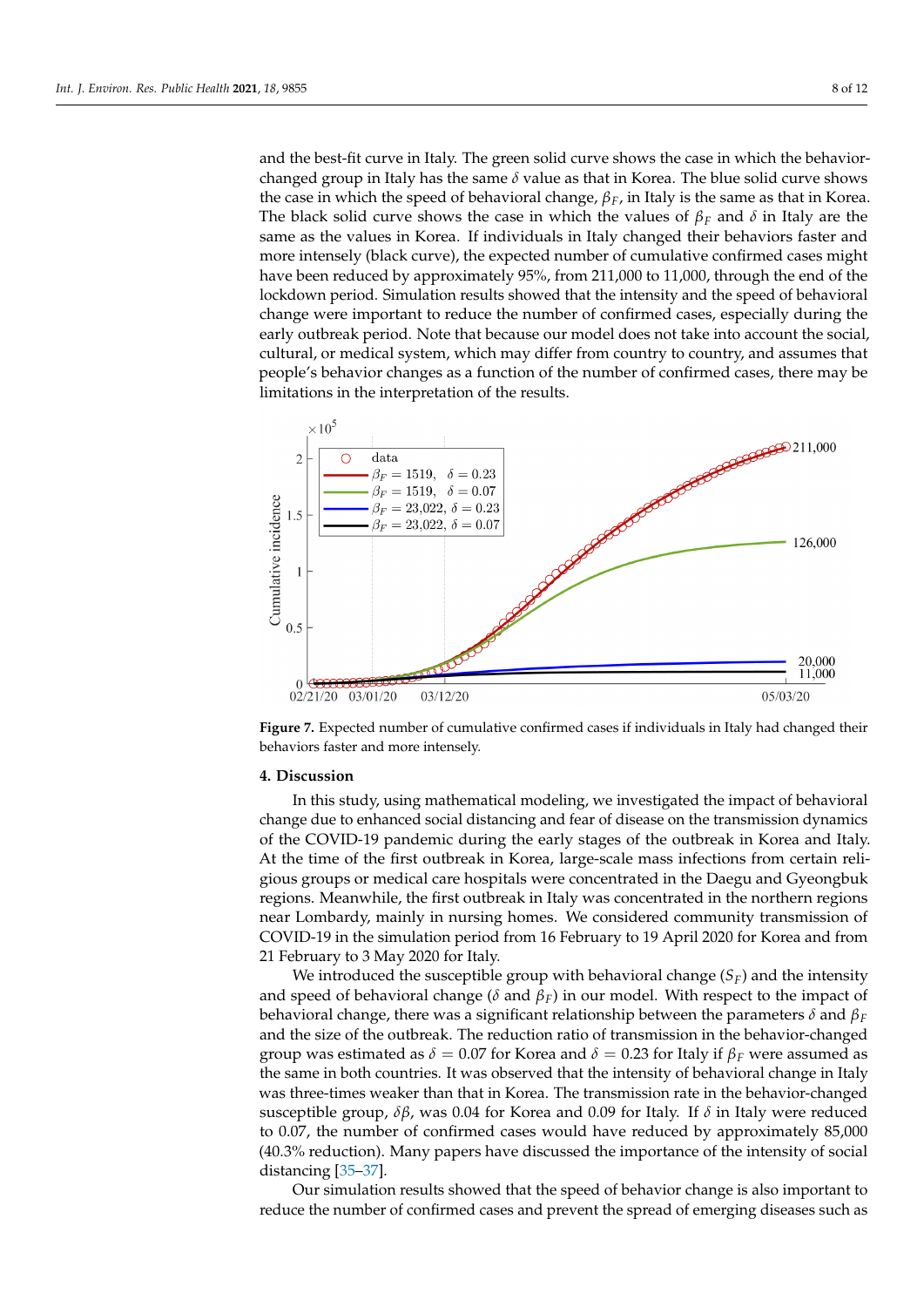COVID-19, especially during the early outbreak period. As can be seen from the simulation results (Figure [4e](#page-5-0),f), BCT took approximately 20 d in Korea and 39 d in Italy. Furthermore, if the behavioral change in Italy had occurred quickly, the number of cumulative confirmed cases would have decreased by approximately 26,000 (12.3% reduction) if BCT were 1 d earlier and more than 125,000 (59.2% reduction) if BCT were a week earlier. Furthermore, if the speed of behavioral change, *βF*, in Italy were similar to that in Korea, then the number of cumulative incidences would be reduced from 211,000 to 20,000 (about 90.5% reduction) (see the blue curve in Figure [7\)](#page-7-0). If both the intensity and speed of behavioral change were the same as in Korea, the total number of confirmed cases until 3 May would have been approximately 11,000 (94.8% reduction). As in our study, Alagoz, et al. claimed that an early social distancing policy could effectively reduce the number of cumulative confirmed cases [\[38\]](#page-11-3).

We also estimated the reproductive numbers in Korea and Italy with continuous decreasing functions due to the shift from the normal susceptible group to the behaviorchanged susceptible group. The slope of the reproductive number in Korea was much steeper than that in Italy. The reproductive number reached the critical value after 13 d from the start of simulation in Korea, that is 23 d earlier than Italy. In Korea, a policy to enhance social distancing was introduced on 23 March 2020; however, interestingly, people changed their behaviors faster than the government's policy (see Figure [4c](#page-5-0)–f).

There were some limitations in our mathematical modeling study. First, asymptomatic infectious people were not considered due to the lack of data on the proportion of asymptomatic infectious people and their infectivity during the first outbreak of COVID-19 in Korea. This may have led to overestimating the transmission rate or shortening the duration of infection. Second, the model needs to be modified when considering the second or third wave of COVID-19. In our model, there is no back flow from the behavior-changed susceptible group to the eased susceptible group because we only considered the first outbreak period of COVID-19 in this study. Lastly, although there may be various reasons for behavioral change, such as culture, economy, social activity, and health care systems in different countries, it was assumed in our model that behavioral change is caused by fear or awareness of the increase in the number of confirmed cases. Therefore, there are limitations to consider when interpreting the results. The purpose of this study was not to compare the two countries, but to emphasize the importance of the intensity and speed of behavioral change through mathematical modeling. Despite these limitations, the behavior-changed model of COVID-19 can provide important features in determining proactive and effective intervention policies for COVID-19, especially during the early period of the outbreak.

## **5. Conclusions**

When an outbreak of an emerging infectious disease spreads, it is important to control the number of patients to protect the health care system through NPIs as it takes approximately 1 y for a treatment or vaccine to be developed. We emphasized that the rapid enforcement of NPIs, such as social distancing, by citizens and governments can effectively reduce the number of new cases. This study showed the importance of rapid and strong behavioral change in reducing the transmission of emerging infectious diseases such as coronavirus disease 2019 by analyzing the speed and intensity of behavioral change through mathematical modeling during the early stages of a pandemic. In this study, behavioral change was assumed to be influenced by the number of confirmed cases. Differences in the cultural and social behavior and the state of the healthcare system among different countries can be included in future studies. The reduction due to rapid and strong behavioral change can be achieved through the quick response of citizens and governments: active contact tracing and changing personal behavior, such as maintaining personal hygiene, wearing masks, washing hands, and refraining from meetings.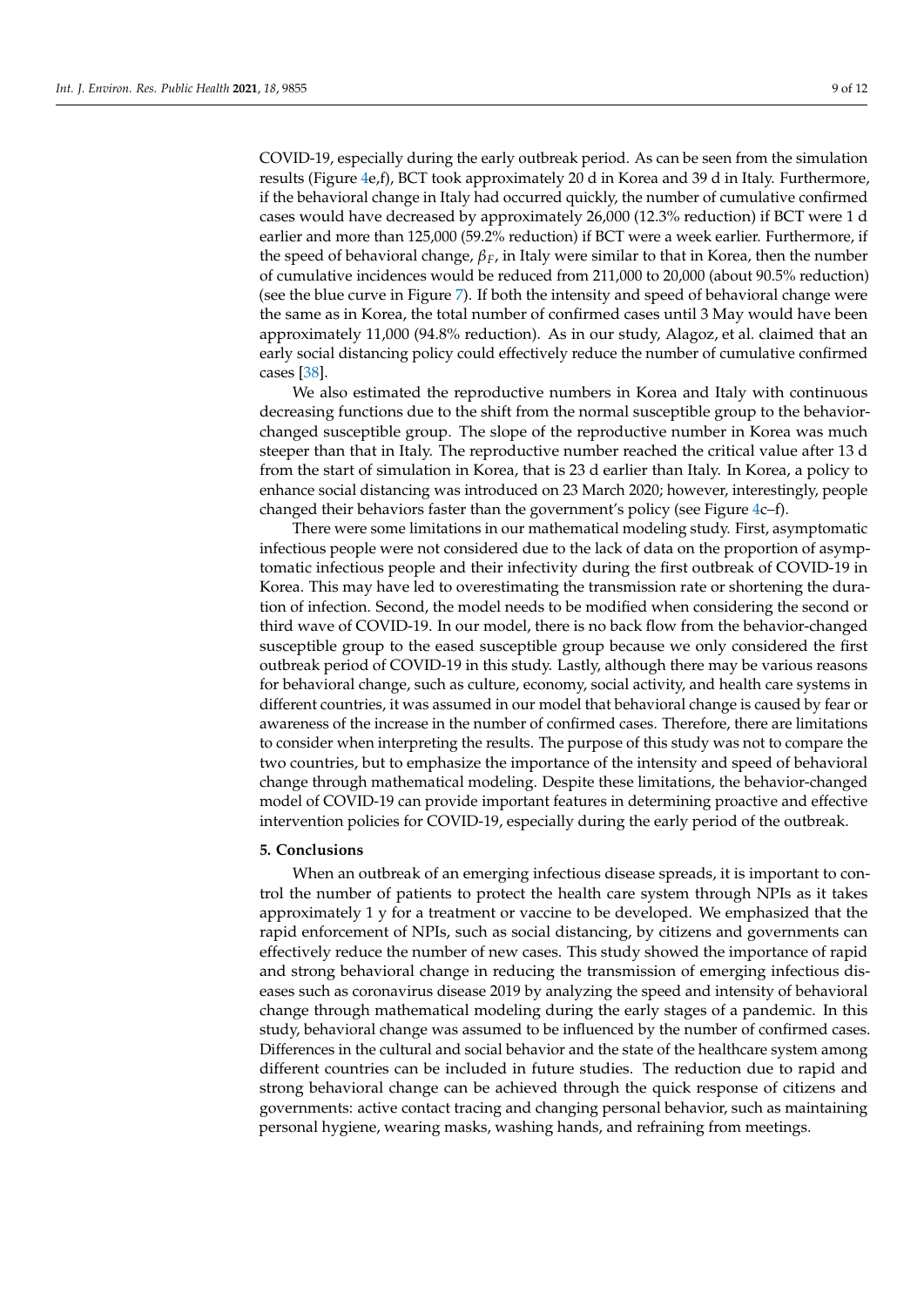**Author Contributions:** Conceptualization, E.J., J.L. and S.-M.L.; methodology, E.J. and J.L.; software, J.L.; validation, E.J., J.L. and S.-M.L.; formal analysis, J.L. and E.J.; investigation, E.J. and J.L.; resources, J.L.; data curation, J.L.; writing—original draft preparation, J.L., E.J. and S.-M.L.; writing—review and editing, E.J. and J.L.; visualization, J.L. and E.J.; supervision, E.J.; project administration, E.J.; funding acquisition, E.J. All authors have read and agreed to the published version of the manuscript.

**Funding:** This research was funded by Konkuk University in 2020 (2020-A019-0195).

**Institutional Review Board Statement:** Not applicable.

**Informed Consent Statement:** Informed consent was obtained from all subjects involved in the study.

**Data Availability Statement:** The number of daily confirmed cases in Korea and Italy was aggregated from the Korea Disease Control and Prevention Agency (KDCA) and Italian National Institute of Health (ISS) (Korea: [https://www.kdca.go.kr/index.es?sid=a3,](https://www.kdca.go.kr/index.es?sid=a3) Italy: [https://github.com/pcm-dpc/](https://github.com/pcm-dpc/COVID-19/tree/master/dati-regioni) [COVID-19/tree/master/dati-regioni,](https://github.com/pcm-dpc/COVID-19/tree/master/dati-regioni) accessed on 17 September 2021).

**Conflicts of Interest:** The authors declare no conflict of interest.

#### **Abbreviations**

The following abbreviations are used in this manuscript:

| COVID-19    | Coronavirus disease 2019                    |
|-------------|---------------------------------------------|
| <b>NPIs</b> | Nonpharmaceutical interventions             |
| <b>WHO</b>  | World Health Organization                   |
| KDCA        | Korea Disease Control and Prevention Agency |
| <b>ISS</b>  | Italian National Institute of Health        |
| <b>CFR</b>  | Case fatality ratio                         |
| PRCC        | Partial rank coefficient correlation        |
| LHS         | Latin hypercube sampling                    |
| <b>BCT</b>  | Behavior change timing                      |

# <span id="page-9-2"></span>**Appendix A. Reproductive Number** *R*(*t*)

The reproductive number represents the average number of secondary cases produced by a single primary patient during the period of infection, and is typically computed using the next generation method [\[39,](#page-11-4)[40\]](#page-11-5). We set  $x = (x_1, x_2, x_3, x_4, x_5, x_6)^T = (E, I, Q, S, S_F, R)^T$ as the vector of state variables. The compartments  $x_1, x_2$ , and  $x_3$  contain infected individuals. For *i* = 1, 2, 3, we consider  $\frac{dx_i}{dt} = \mathscr{F}_i(x) - \mathscr{V}_i(x)$ , where  $\mathscr{F}_i(x)$  is the rate of new infections in the *i*-th compartment and  $\mathcal{V}_i(x)$  is the rate of the other transitions. Two matri- $\cosh F = \left[ \frac{\partial \mathcal{F}(x_0)}{\partial x_0} \right]$ *∂x<sup>j</sup>* and  $V = \left[\frac{\partial V(x_0)}{\partial x_0}\right]$ *∂x<sup>j</sup>*  $\left[$  for  $1 \le i, j \le 3$  are defined, where  $x_0$  is the state free of infections. The matrix *FV*−<sup>1</sup> is the next generation matrix, and its spectral radius, or its maximal real eigenvalue, results in the reproductive number. In this model, the calculation is as follows:

$$
F = \begin{pmatrix} 0 & \frac{\beta(S + \delta S_F)}{N} & 0 \\ 0 & 0 & 0 \\ 0 & 0 & 0 \end{pmatrix}, \quad V = \begin{pmatrix} \kappa & 0 & 0 \\ -\kappa & \alpha & 0 \\ 0 & -\alpha & \gamma \end{pmatrix}, \quad and
$$

$$
FV^{-1} = \begin{pmatrix} \frac{\beta(S + \delta S_F)}{\alpha N} & \frac{\beta(S + \delta S_F)}{\alpha N} & 0 \\ 0 & 0 & 0 \\ 0 & 0 & 0 \end{pmatrix}
$$

where  $N = S + S_F + E + I + R$ . Finally, we obtain  $R(t) = \frac{\beta(S + \delta S_F)}{\alpha N}$ .

## **References**

- <span id="page-9-0"></span>1. WHO Coronavirus Disease (COVID-19) Dashboard. Available online: <https://covid19.who.int/> (accessed on 17 September 2021).
- <span id="page-9-1"></span>2. Palaniappan, A.; Dave, U.; Gosine, B. Comparing South Korea and Italy's healthcare systems and initiatives to combat COVID-19. *Rev. Panam. Salud Pública* **2020**, *44*, e53. [\[CrossRef\]](http://doi.org/10.26633/RPSP.2020.53) [\[PubMed\]](http://www.ncbi.nlm.nih.gov/pubmed/32454806)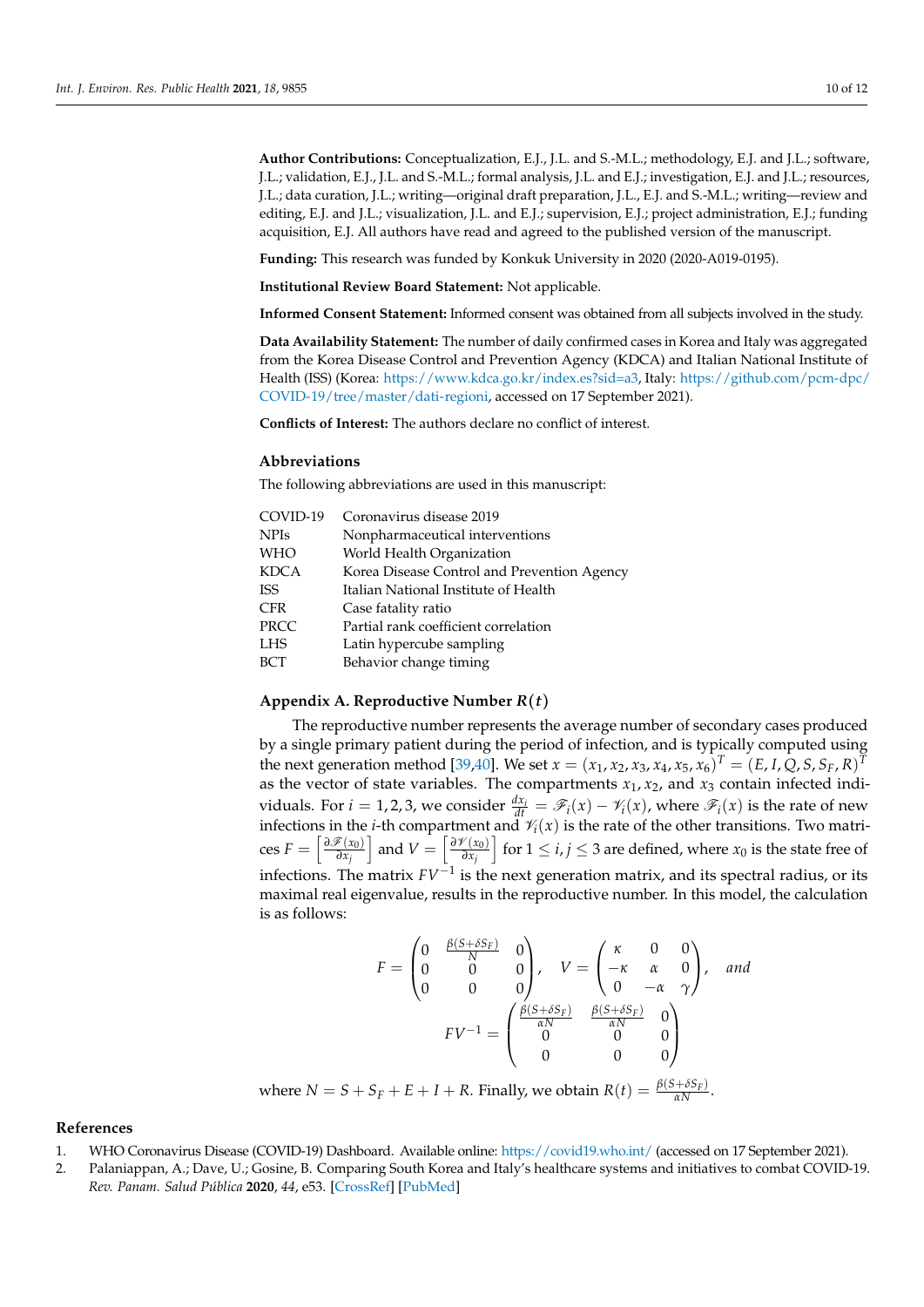- <span id="page-10-0"></span>3. World Development Indicators: Population Dynamics. Available online: <http://wdi.worldbank.org/table/2.1> (accessed on 17 September 2021).
- <span id="page-10-1"></span>4. KDCA Press Release.Available online: <https://www.kdca.go.kr/board/board.es?mid=a20501010000&bid=0015> (accessed on 17 September 2021).
- <span id="page-10-2"></span>5. COVID-19 Integrated Surveillance: Key National Data. Available online: [https://www.epicentro.iss.it/en/coronavirus/sars](https://www.epicentro.iss.it/en/coronavirus/sars-cov-2-integrated-surveillance-data)[cov-2-integrated-surveillance-data](https://www.epicentro.iss.it/en/coronavirus/sars-cov-2-integrated-surveillance-data) (accessed on 17 September 2021).
- <span id="page-10-3"></span>6. Ferguson, N.M.; Laydon, D.; Nedjati-Gilani, G.; Imai, N.; Ainslie, K.; Baguelin, M.; Bhatia, S.; Boonyasiri, A.; Cucunubá, Z.; Hinsley, W.; et al. *Impact of Non-Pharmaceutical Interventions (NPIs) to Reduce COVID-19 Mortality and Healthcare Demand*; Imperial College COVID-19 Response Team: London, UK, 2020; p. 20.
- <span id="page-10-4"></span>7. (US) HSC. *National Strategy for Pandemic Influenza*; Homeland Security Council: Washington, DC, USA, 2005.
- <span id="page-10-6"></span><span id="page-10-5"></span>8. (US) HSC. *National Strategy for Pandemic Influenza: Implementation Plan*; Executive Office of the President: Washington, DC, USA, 2006. 9. World Health Organization. *Global Influenza Strategy 2019–2030 (2019)*. Available online: [https://www.paho.org/en/documents/](https://www.paho.org/en/documents/global-influenza-strategy-2019-2030)
- <span id="page-10-7"></span>[global-influenza-strategy-2019-2030](https://www.paho.org/en/documents/global-influenza-strategy-2019-2030) (accessed on 17 September 2021). 10. Stevens, H. Why outbreaks like coronavirus spread exponentially, and how to "flatten the curve". *The Washington Post*, 14 March 2020.
- <span id="page-10-8"></span>11. Ahmed, F.; Zviedrite, N.; Uzicanin, A. Effectiveness of workplace social distancing measures in reducing influenza transmission: A systematic review. *BMC Public Health* **2018**, *18*, 1–13. [\[CrossRef\]](http://dx.doi.org/10.1186/s12889-018-5446-1)
- <span id="page-10-9"></span>12. Guilbert, J.J. The world health report 2002–reducing risks, promoting healthy life. *Educ. Health* **2003**, *16*, 230.
- <span id="page-10-10"></span>13. Perra, N.; Balcan, D.; Gonçalves, B.; Vespignani, A. Towards a characterization of behavior-disease models. *PLoS ONE* **2011**, *6*, e23084.
- <span id="page-10-11"></span>14. Brauer, F. A simple model for behaviour change in epidemics. *BMC Public Health* **2011**, *11*, 1–5. [\[CrossRef\]](http://dx.doi.org/10.1186/1471-2458-11-S1-S3) [\[PubMed\]](http://www.ncbi.nlm.nih.gov/pubmed/21356132)
- <span id="page-10-12"></span>15. Kim, S.; Seo, Y.B.; Jung, E. Prediction of COVID-19 transmission dynamics using a mathematical model considering behavior changes in Korea. *Epidemiol. Health* **2020**, *42*, e2020026. [\[CrossRef\]](http://dx.doi.org/10.4178/epih.e2020026)
- <span id="page-10-13"></span>16. Kim, S.; Ko, Y.; Kim, Y.J.; Jung, E. The impact of social distancing and public behavior changes on COVID-19 transmission dynamics in the Republic of Korea. *PLoS ONE* **2020**, *15*, e0238684. [\[CrossRef\]](http://dx.doi.org/10.1371/journal.pone.0238684)
- <span id="page-10-14"></span>17. Acuña-Zegarra, M.A.; Santana-Cibrian, M.; Velasco-Hern, J.X. Modeling behavioral change and COVID-19 containment in Mexico: A trade-off between lockdown and compliance. *Math. Biosci.* **2020**, *325*, 108370. [\[CrossRef\]](http://dx.doi.org/10.1016/j.mbs.2020.108370) [\[PubMed\]](http://www.ncbi.nlm.nih.gov/pubmed/32387384)
- <span id="page-10-15"></span>18. Badr, H.S.; Du, H.; Marshall, M.; Dong, E.; Squire, M.M.; Gardner, L.M. Association between mobility patterns and COVID-19 transmission in the USA: A mathematical modelling study. *Lancet Infect. Dis.* **2020**, *20*, 1247–1254. [\[CrossRef\]](http://dx.doi.org/10.1016/S1473-3099(20)30553-3)
- <span id="page-10-16"></span>19. Coronavirus Disease-19 Republic of Korea. Available online: <http://ncov.mohw.go.kr/> (accessed on 17 September 2021).
- <span id="page-10-17"></span>20. Kim, S.; Kim, Y.J.; Peck, K.R.; Ko, Y.; Lee, J.; Jung, E. Keeping Low Reproductive Number Despite the Rebound Population Mobility in Korea, a Country Never under Lockdown during the COVID-19 Pandemic. *Int. J. Environ. Res. Public Health* **2020**, *17*, 9551. [\[CrossRef\]](http://dx.doi.org/10.3390/ijerph17249551)
- <span id="page-10-18"></span>21. Covid-19, in the Official Gazette the Dpcm 1 March 2020. All Containment Measures by Area. Available online: [http://www.salute.gov.it/portale/nuovocoronavirus/dettaglioNotizieNuovoCoronavirus.jsp?lingua=italiano&menu=](http://www.salute.gov.it/portale/nuovocoronavirus/dettaglioNotizieNuovoCoronavirus.jsp?lingua=italiano&menu=notizie&p=dalministero&id=4137) [notizie&p=dalministero&id=4137](http://www.salute.gov.it/portale/nuovocoronavirus/dettaglioNotizieNuovoCoronavirus.jsp?lingua=italiano&menu=notizie&p=dalministero&id=4137) (accessed on 17 September 2021).
- <span id="page-10-19"></span>22. Covid-19, Non-Essential Businesses Close. Available online: [http://www.salute.gov.it/portale/nuovocoronavirus/](http://www.salute.gov.it/portale/nuovocoronavirus/dettaglioNotizieNuovoCoronavirus.jsp?lingua=italiano&menu=notizie&p=dalministero&id=4212) [dettaglioNotizieNuovoCoronavirus.jsp?lingua=italiano&menu=notizie&p=dalministero&id=4212](http://www.salute.gov.it/portale/nuovocoronavirus/dettaglioNotizieNuovoCoronavirus.jsp?lingua=italiano&menu=notizie&p=dalministero&id=4212) (accessed on 17 September 2021).
- <span id="page-10-20"></span>23. Lee, J.; Lim, D.S.; Hong, S.O.; Park, M.-J.; Kim, G.; Lim, N.-K.; Lee, S.Y.; Park, J.Y.; Song, D.S.; Chai, H.Y.; et al. KDCA Weekly Report. The primary report of clinical data analysis on the COVID-19 in the Republic of Korea. Available online: [https:](https://www.kdca.go.kr/board/board.es?mid=a20602010000&bid=0034&list_no=367744&act=view) [//www.kdca.go.kr/board/board.es?mid=a20602010000&bid=0034&list\\_no=367744&act=view](https://www.kdca.go.kr/board/board.es?mid=a20602010000&bid=0034&list_no=367744&act=view) (accessed on 17 September 2021)
- <span id="page-10-21"></span>24. KDCA Press Reference. Available online: [https://www.kdca.go.kr/upload\\_comm/syview/doc.html?fn=159004743687800.pdf&](https://www.kdca.go.kr/upload_comm/syview/doc.html?fn=159004743687800.pdf&rs=/upload_comm/docu/0015/) [rs=/upload\\_comm/docu/0015/](https://www.kdca.go.kr/upload_comm/syview/doc.html?fn=159004743687800.pdf&rs=/upload_comm/docu/0015/) (accessed on 17 September 2021).
- <span id="page-10-22"></span>25. World Health Organization. *Transmission of SARS-CoV-2: Implications for Infection Prevention Precautions: Scientific Brief, 9 July 2020*; World Health Organization: Geneva, Switzerland, 2020.
- <span id="page-10-23"></span>26. Ki, M. Epidemiologic characteristics of early cases with 2019 novel coronavirus (2019-nCoV) disease in Korea. *Epidemiol. Health* **2020**, *42*, e2020007. [\[CrossRef\]](http://dx.doi.org/10.4178/epih.e2020007)
- <span id="page-10-24"></span>27. Flavia, R.; Xanthi, A.; Antonino, B.; Del Manso, M.; Urdiales, A.M.; Fabiani, M.; Bellino, S.; Boros, S.; D'Ancona, F.; Rota, M.C.; et al. *Epidemia COVID-19 Aggiornamento Nazionale*; Istituto Superiore di Sanitá: Rome, Italy, 26 May 2020. Available online: [https://www.epicentro.iss.it/coronavirus/bollettino/Bollettino-sorveglianza-integrata-COVID-19\\_26-Maggio-2020.pdf](https://www.epicentro.iss.it/coronavirus/bollettino/Bollettino-sorveglianza-integrata-COVID-19_26-Maggio-2020.pdf) (accessed on 17 September 2021).
- <span id="page-10-25"></span>28. Marino, S.; Hogue, I.B.; Ray, C.J.; Kirschner, D.E. A methodology for performing global uncertainty and sensitivity analysis in systems biology. *J. Theor. Biol.* **2008**, *254*, 178–196. [\[CrossRef\]](http://dx.doi.org/10.1016/j.jtbi.2008.04.011)
- <span id="page-10-26"></span>29. Musa, S.S.; Baba, I.A.; Yusuf, A.; Sulaiman, T.A.; Aliyu, A.I.; Zhao, S.; He, D. Transmission dynamics of SARS-CoV-2: A modeling analysis with high-and-moderate risk populations. *Results Phys.* **2021**, *26*, 104290. [\[CrossRef\]](http://dx.doi.org/10.1016/j.rinp.2021.104290)
- 30. Musa, S.S.; Qureshi, S.; Zhao, S.; Yusuf, A.; Mustapha, U.T.; He, D. Mathematical modeling of COVID-19 epidemic with effect of awareness programs. *Infect. Dis. Model.* **2021**, *6*, 448–460.
- 31. Adewole, M.O.; Onifade, A.A.; Abdullah, F.A.; Kasali, F.; Ismail, A.I. Modeling the Dynamics of COVID-19 in Nigeria. *Int. J. Appl. Comput. Math.* **2021**, *7*, 1–25. [\[CrossRef\]](http://dx.doi.org/10.1007/s40819-021-01014-5)